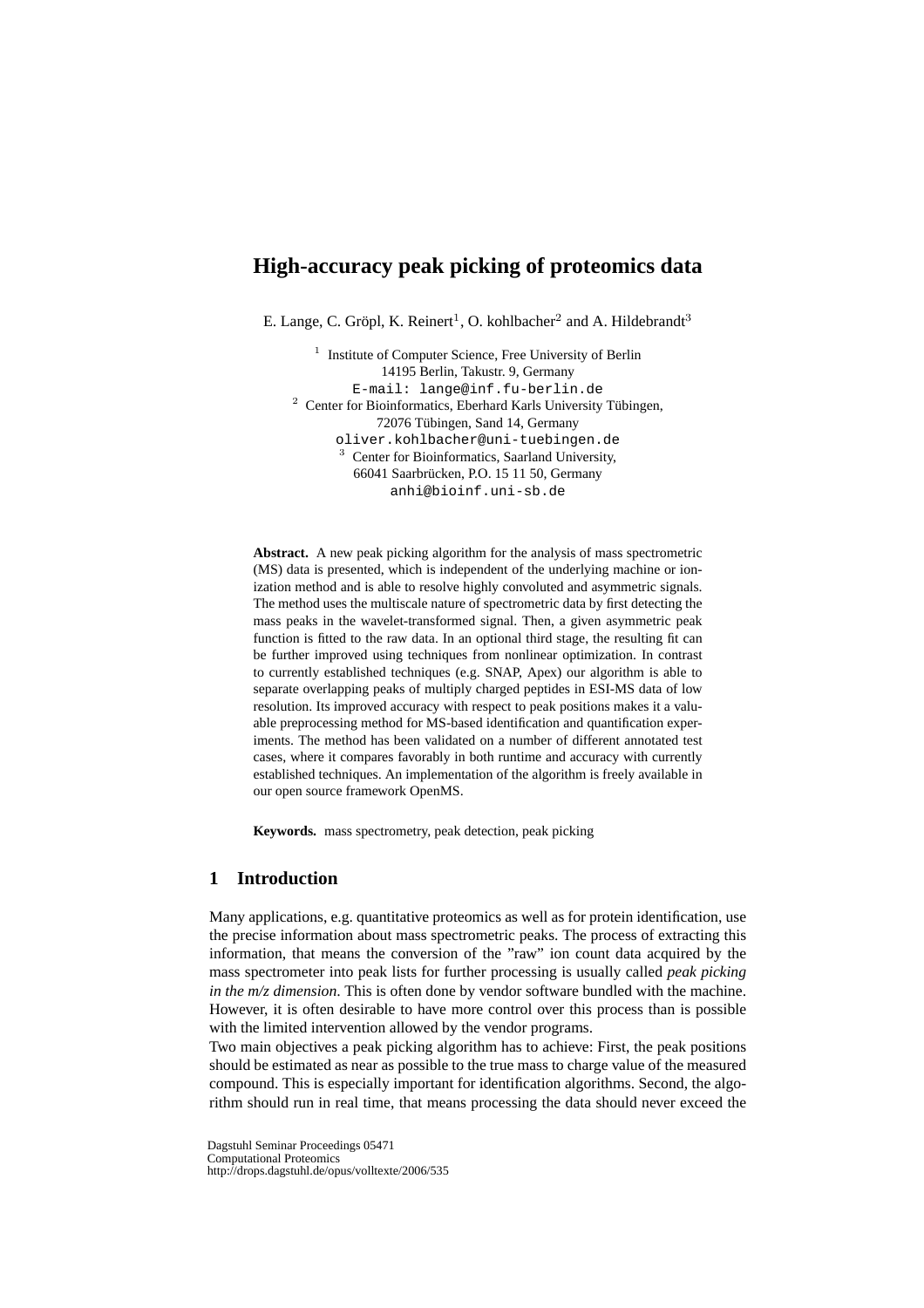#### 2 E. Lange, C. Gröpl, K. Reinert, O. Kohlbacher, A. Hildebrandt

time of acquiring it. Among the main difficulties in peak picking are: i) there is often considerable asymmetry in the peaks which makes it hard to compute a correct peak position; ii) depending in the charge state and the resolution of the machine convoluted peaks need to be separated.

The above points were addressed by several recent publications[\[1](#page-7-0)[,2](#page-7-1)[,3](#page-7-2)[,4\]](#page-7-3). Strittmater and coworkers [\[3\]](#page-7-2) use a fit of a Gaussian mixture to model the observed asymmetry. In connection with a calibration method for TOF machines they achieve a considerable improvement in mass accuracy for non convoluted ESI-TOF data. Kempka et al [\[4\]](#page-7-3) elaborate on this mixture modelling and test also other mixtures like a Lorentzian and a Gaussian curve. They compare their results to the ones obtained by commercial peak picking algorithms (SNAP) and conclude that they perform better for most peaks. For small and considerably skewed peaks the improvement in accuracy is up to fivefold. The results were obtained on highly resolved MALDI-TOF data without convoluted peaks, since these algorithms require baseline or close to baseline separation of isotopic patterns.

In this paper we describe an algorithm that addresses the above mentioned goals. It computes accurately the mass over charge ratio not only for well-resolved, but also for convoluted data using an asymmetric peak shape. In addition it does so in real time and does not make assumptions about the underlying machine or ionization method (MALDI or ESI), which makes the algorithm robust for different experimental settings. This is achieved by addressing the problem from a signal theoretic point of view, which tells us that spectral data like MS measurements are of an inherently multiscale nature. Different effects, typically localized in different frequency ranges, add up to result in the final signal. In the following, we will assume that the experimentally obtained signal s can be decomposed into three such contributions: a high-frequency noise term n, a low-frequency baseline or background term b, and the information i we are interested in, often referred to as the analytical signal  $[5]$ , where i occupies a frequency range in between noise and baseline. The algorithm presented here directly exploits the multiscale nature of the measured spectrum. This becomes possible with the help of a Continuous Wavelet Transform (CWT) – a mathematical tool particularly suited for the processing of data on different scales, which preserves information about the localization of different frequencies in the signal in a near-optimal manner. [\[6\]](#page-7-5). Using the CWT, we can split the signal into different frequency ranges or length scales that can be regarded independently of each other. Apparently, looking at the signal at the correct scale – in our case, a rough estimate of the typical peak width – effectively suppresses both baseline and noise, keeping only the contribution due to the analytical signal. This decomposition allows us to determine each feature of a peak in the domain from which it can be computed best, i.e., either from the frequency range of the analytical signal  $i$ , the full signal s, or from a combination of both. Our algorithm is a two-step technique that first determines the positions of putative peaks in the Wavelet-transformed signal and then fits an analytically given peak function to the data in that region. In an optional third stage, the resulting fit can be further improved using techniques from nonlinear optimization.

The method has been validated on a number of different annotated test cases, where it compares favorably in both runtime and accuracy with currently established techniques.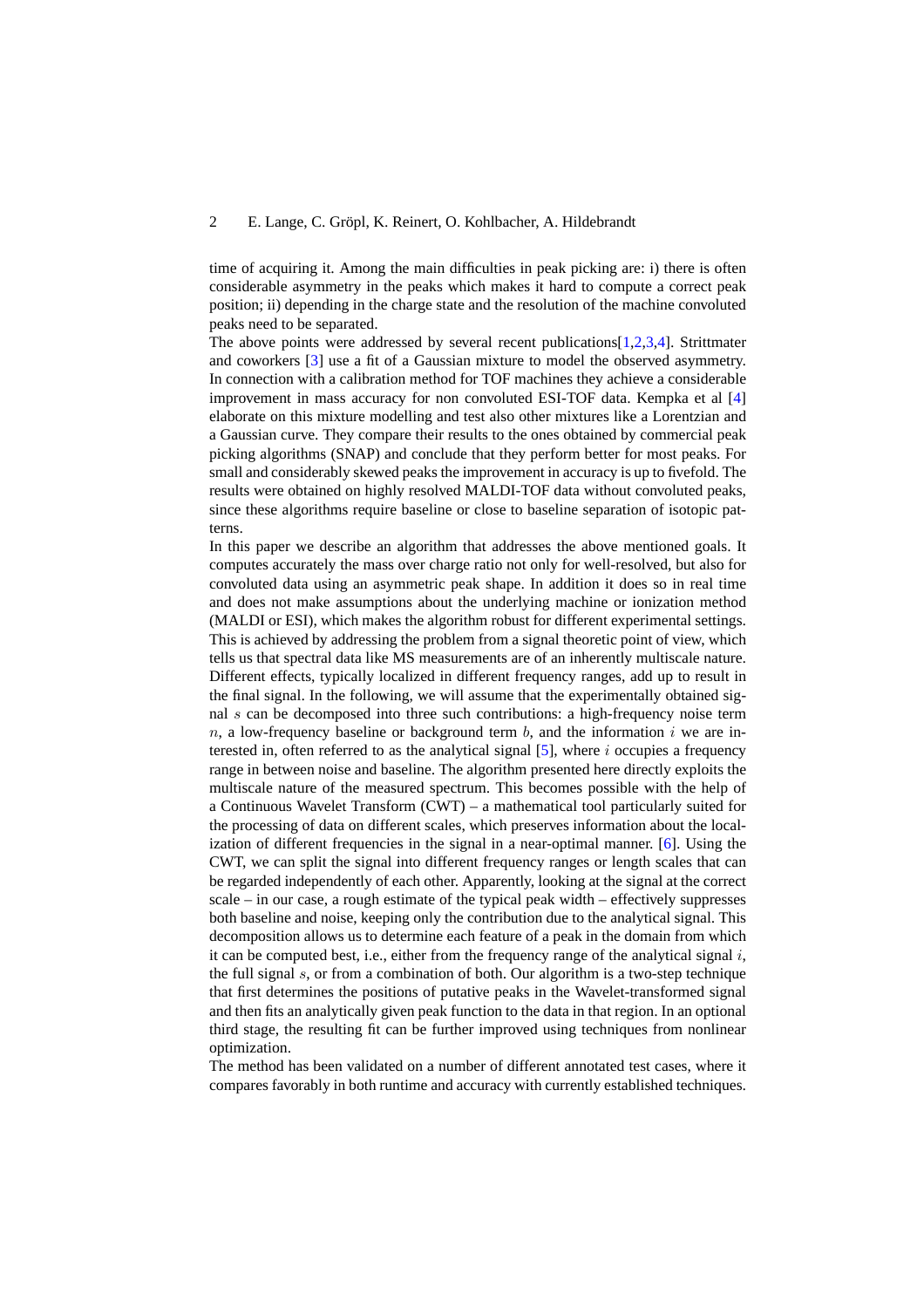The algorithm has been implemented in C++. This implementation is freely available in our open-source framework OpenMS[\[7\]](#page-7-6).

In Section [2](#page-2-0) we explain our algorithm (for a more detailed presentation see [\[8\]](#page-8-0)) and describe one data set we used. In Section [3](#page-4-0) we demonstrate that our algorithm leads to accurate predictions of the mass over charge position and deconvolutes overlapping peaks more accurately than the vendor software. Finally we discuss further developments in Section [4.](#page-7-7)

## <span id="page-2-0"></span>**2 Methods**

## **2.1 The general scheme of our algorithm**

In the following we explain the general scheme of our two step peak picking algorithm. Figure [1](#page-2-1) shows the workflow of the first step, the *peak detection*.



<span id="page-2-1"></span>**Fig. 1.** Workflow of the peak detection: 1. Compute the CWT, 2. Search for peak's maximum position, 3. Search for peak's endpoints, 4. Estimate the centroid, 5. Determine the height

- 1. **Compute the wavelet transform** using the so called Marr Wavelet on a scale that correspond to the typical width of the peaks.
- 2. Starting from the maximum position in the wavelet transform,**search for the peak's maximum position** in the raw data. Since it is known that at least for symmetric peaks, the maximum position in the CWT coincides with the maximum position in the data [\[9\]](#page-8-1) and is a good first estimate even for asymmetric peaks.
- 3. **Search for the peak's endpoints**. Defining the "ends" of a peak shape becomes difficult when effects like noise or overlapping of peaks have to be considered. In this case, we cannot expect that the peak's intensity drops below a given threshold before the next peak's area of influence is reached. To solve this problem, we start at the maximum position and proceed to the left and right until either a minimum is reached, or the value drops below a pre-defined noise threshold. A minimum might either be caused by the rising flank of a neighboring peak, or could be a mere noise effect. To decide between these two cases, we consider again the CWT in the neighborhood, where noise effects are typically smoothed out and peaks can be clearly discerned.
- 4. **Estimate the peak's centroid** by an intensity-weighted average of the cap of the peak, which is defined as the consecutive set of points next to the maximum with intensity above a certain percentage of the peak's heigh.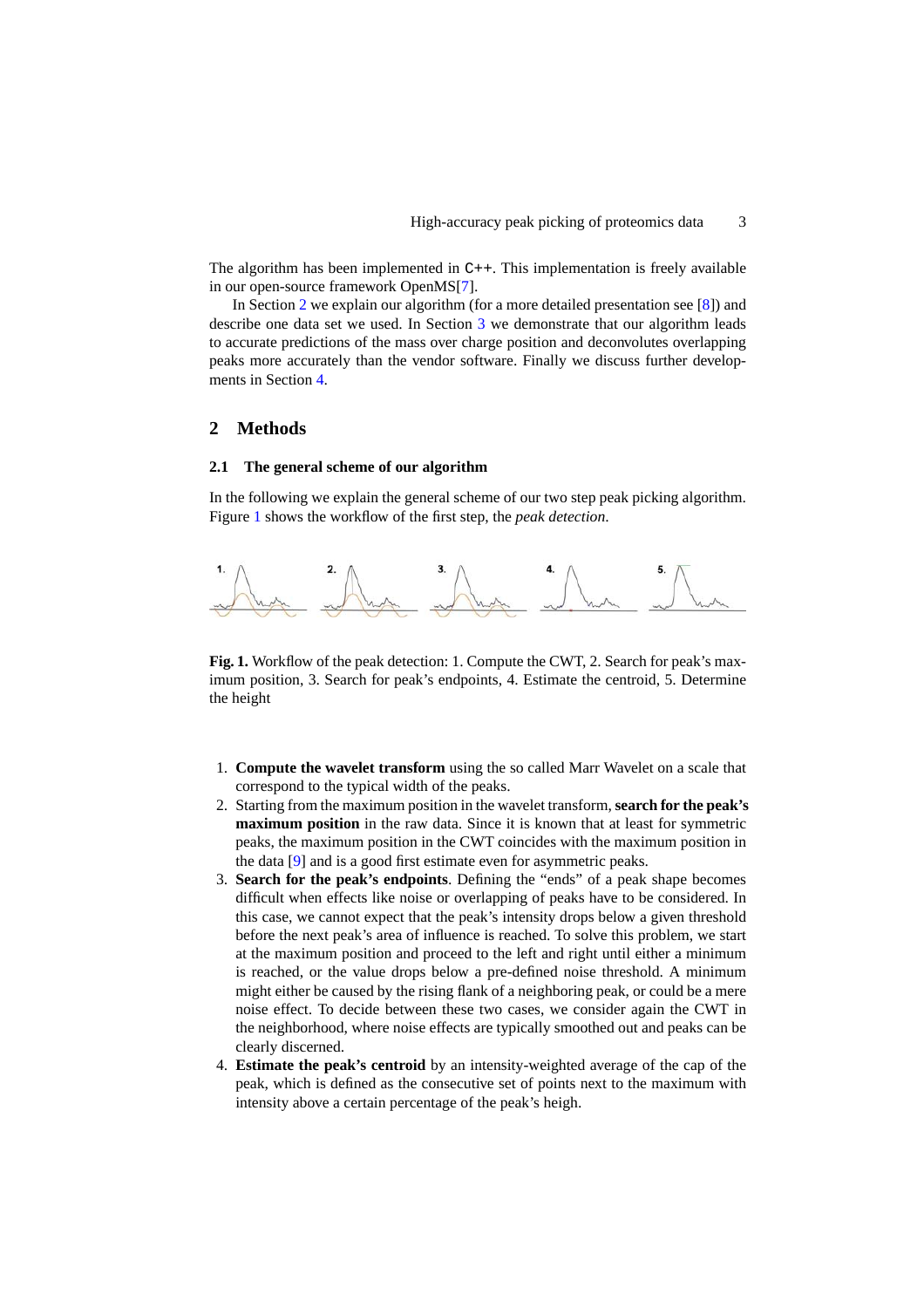#### 4 E. Lange, C. Gröpl, K. Reinert, O. Kohlbacher, A. Hildebrandt

## 5. **Determine the height.**

Using the computed peak parameters of the first step, we are able to *extract additional information about the peak shape* [2](#page-3-0) in a second step of the algorithm. In the literature, several different analytical expressions have been proposed for the representation of mass spectrometric peaks. Since to our knowledge no universally accepted peak shape exists, our algorithm can fit the data to different peak functions. In the current implementation, we use asymmetric Lorentzian  $(\mathcal{L})$  or hyperbolic secans squared  $(S)$  functions. but other peak shapes like double Gaussian profiles  $[3,4]$  $[3,4]$  can be easily included. A peak can be fitted to the raw data in several ways. In our implementation, we have chosen to use the peak's previously determined centroid and the area under the experimental signal. Fitting the area of the peak automatically introduces a smoothing effect, yields very good approximations to the original peak shape, and is extremely efficient, since the peak's width can be computed from its area in constant time for the functions considered here. Figure [2](#page-3-0) shows the workflow of the second step.

- 6. **Estimate the area of the left peak's half** from the left endpoint until the peak's maximum position.
- 7. Fit a symmetric hyperbolic secans squared  $S_l$  function to the left peak side, that has the same left area, maximum position and height as the raw peak.
- 8. **Estimate the area of the right peak's half** from the maximum position until the the right peak endpoint.
- 9. Fit a symmetric hyperbolic secans squared  $S_r$  function to the right peak side, that has the same right area, maximum position and height as the raw peak.
- 10. The resulting **asymmetric peak shape** S consists of the left half of  $S_l$  and the right half of  $S_r$ :

$$
S(x) = \begin{cases} S_l(x), & x \le c \\ S_r(x), & x > c \end{cases}
$$
 (1)



<span id="page-3-0"></span>**Fig. 2.** Workflow of the second step of the peak picking algorithm. 6. Estimate the peak's left area, 7. Fit a peak function to the left, 8. Estimate the peak'right area, 9. Fit a peak function to the right, 10. Define the asymmetric peak shape

At this stage of the algorithm, the fitted analytical description is typically in very good correspondence with the experimental signal. To further improve the quality of the fit, the correlation of the resulting peaks with the experimental data can be increased in a subsequent, optional optimization step. This is of particular importance in two cases: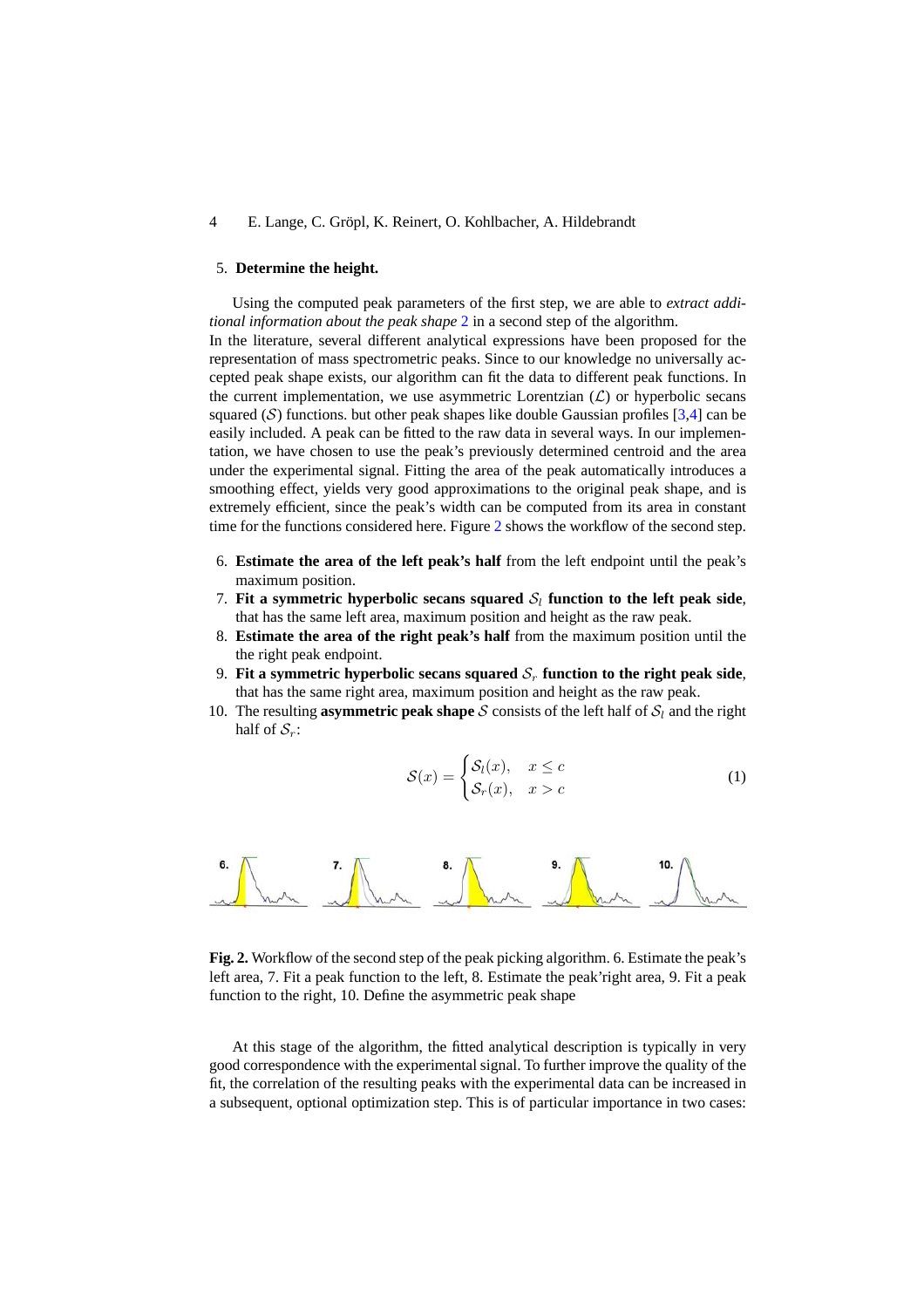first, if neighboring peaks overlap strongly enough that they cannot be fitted well individually, and second, if the resolution of the experimental data is low.

**Optimzing the peak parameter.** Let us assume that we have found several overlapping peak functions. In the previous stage, each of the peaks has been fitted independently of the others, but for a true separation, we need to fit the sum of all peaks to the experimental signal. This can be achieved using standard techniques from nonlinear optimization, like the Levenberg-Marquardt algorithm [\[10\]](#page-8-2).

## **2.2 Sample preparation and data generation**

**Data set A** was obtained from a peptide mix (peptide standards mix #P2693 from Sigma Aldrich) of nine known peptides (bradykinin  $(F)$ , bradykinin fragment 1-5  $(B)$ , Substance  $P(H)$ , [Arg<sup>8</sup>]-vasopressin (E), luteinizing hormone releasing hormone bombesin  $(G)$ , leucin enkephalin  $(A)$ , methionine enkephalin  $(C)$ , oxytocin  $(D)$ ). Sample concentration was 0.25 ng/ $\mu$ l, injection volume 1.0  $\mu$ l. HPLC separation was performed on a capillary column (monolithic polystyrene/-divinylbenzene phase, 60 mm x 0.3 mm) with 0.05% trifluoroacetic acid (TFA) in water (eluent A) and 0.05% TFA in acetonitrile (eluent B). Separation was achieved at a flow of 2.0  $\mu$ l/min at 50°C with an isocratic gradient of 0–25% eluent B over 7.5 min. Eluting peptides were detected in a quadrupole ion trap mass spectrometer (Esquire HCT from Bruker, Bremen, Germany) equipped with an electrospray ion source in full scan mode (m/z 500-1500).

**Data set B** The MALDI-TOF mass spectrum of a tryptic digest of bovine serum albumin (BSA, Aldrich) was acquired from a preparation of an amount corresponding to 50 fmol of the digested protein. In brief, cystines were reduced by incubation with dithiotreitol (DTT) followed by carbamidomethylation using iodoacetamide, prior to proteolysis. The sample was prepared for MALDI using the matrix-affinity sample preparation method with alpha-cyano-4-hydroxycinnamic acid as the matrix [\[11\]](#page-8-3). Analysis of positively charged ions in the m/z range 500-5000 was performed on an Ultraflex II LIFT mass spectrometer (Bruker Daltonics, Bremen) operated in the reflectron mode and using Panorama(TM) delayed ion extraction. A near-neighbour calibration was performed using a peptide standard mixture.

## <span id="page-4-0"></span>**3 Results**

Assessing the quality of a peak picking scheme is a non-trivial problem for which no straight-forward and general approach exists. Obviously, such an algorithm should compute the peak's centroid, height, and area as accurately as possible while featuring a high sensitivity and specificity. To determine the accuracy of, e.g., a peak's centroid, the correct mass value is needed, and thus peak picking algorithms are typically tested against a spectrum of known composition. Comparing the features of the peaks found in the spectrum with the theoretically detected ones then gives a measure of the algorithm's capabilities, typically expressed in the average absolute and relative deviation (measured in ppm) from the expected values. Unfortunately, these results are heavily affected by the quality of the experimental data, and additional issues like calibration.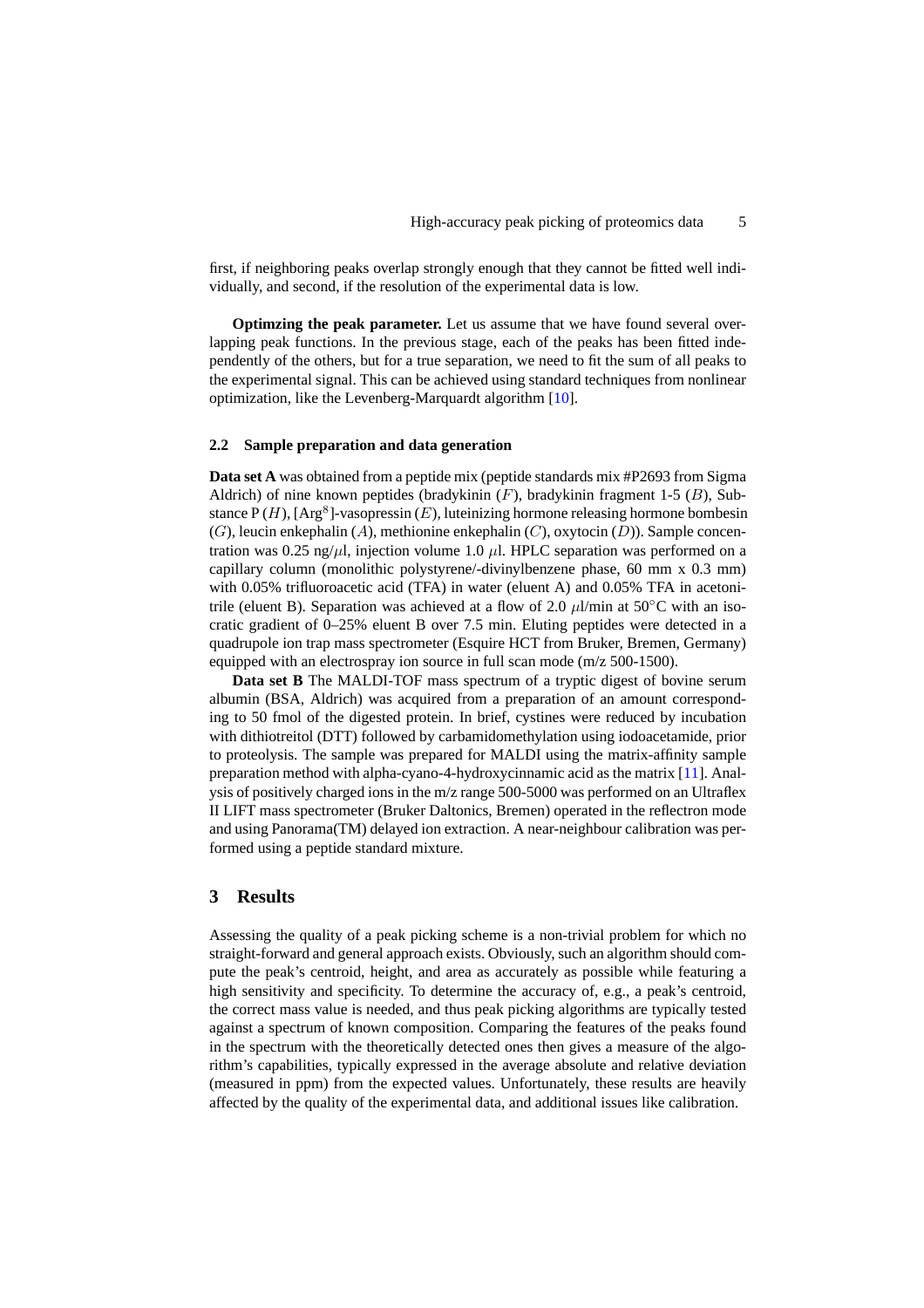### 6 E. Lange, C. Gropl, K. Reinert, O. Kohlbacher, A. Hildebrandt ¨

Typically peak picking algorithms are tested against optimal well-resolved and calibrated spectra. We chose to use a more realistic setting instead. The spectra we chose for evaluation contain badly resolved parts with many overlapping peaks. Unfortunately this means that we cannot directly compare our evaluation results to published peak picking results on idealized spectra. To still be able to compare our results to those of well established techniques we use the vendor supplied Bruker DataAnalysis 3.2 software on the same spectra as a reference.

To assess the performance of our peak picking scheme on a set of LC-MS runs on the peptide mixture (dataset A), we determined how often each peptide was found in the expected retention time interval, whether the corresponding isotope patterns (given by at least three consecutive peaks) were discovered and separated, and computed the resulting relative errors of the monoisotopic peak's centroid compared to the theoretical monoisotopic mass. The same analysis was performed with the Bruker software, using the Apex algorithm recommended for ion trap data. The resolution of the data set is critically low with a  $\Delta m$  value of 0.2, implying that each peak is represented by as little as 3–6 data points, and instead of a sophisticated calibration, we only allowed for a constant mass offset to keep the number of fit parameters as small as possible.

Using recommended signal-to-noise settings in the Bruker software turned out to miss a large number of the isotopic patterns due to the poor quality of the data. We therefore decided to perform two tests against the Bruker software, one with the recommended setting, and one with a significantly reduced signal-to-noise threshold and peak bound, leading to a total number of peaks comparable to our method. The results of these tests are shown in Table [1.](#page-5-0) For each peptide, this table contains the theoretical monoisotopic mass, the average relative error of the monoisotopic position, and the number of scans in which the peptide was correctly identified.

|                |                                       |  | rel. err. [ppm] $\#occ.$ |                |                        |                |
|----------------|---------------------------------------|--|--------------------------|----------------|------------------------|----------------|
|                | $z \; m_{theo}$ [Da] III <sub>a</sub> |  |                          |                | $II_b$ I $II_a$ $II_b$ |                |
| A <sub>1</sub> | 556.2693 31 35                        |  |                          |                | 39 22 35 19            |                |
| B <sub>1</sub> | 573.3071 16 24                        |  |                          |                | 16 29 57 29            |                |
|                | $C_1$ 574.2257 44 60                  |  |                          |                | 21 19 44 15            |                |
| D <sub>1</sub> | 1007.4365 25 -                        |  | 94                       |                | 8 0 5                  |                |
|                | E 1 1084.4379 18 -                    |  | 12 <sup>1</sup>          |                | $\ddot{3}$ 0           | 2              |
|                | F 2 1061.5614 56 64                   |  | 64                       | $\mathfrak{Z}$ | $\overline{2}$         | $\overline{2}$ |
|                | G 2 1183.5730 15                      |  |                          | 7              | $\Omega$               | $\theta$       |
|                | H 2 1349.736 28                       |  | 13                       | 8              | $\Omega$               | $\mathbf{1}$   |
|                | 1 2 1620.8151 37                      |  |                          | 13             | 0                      |                |
|                |                                       |  |                          |                |                        |                |

<span id="page-5-0"></span>**Table 1.** Evaluation of dataset A. In the table, I denotes the results of the method presented here,  $II_a$  the Apex algorithm with reduced thresholds, and  $II_b$  Apex with default settings.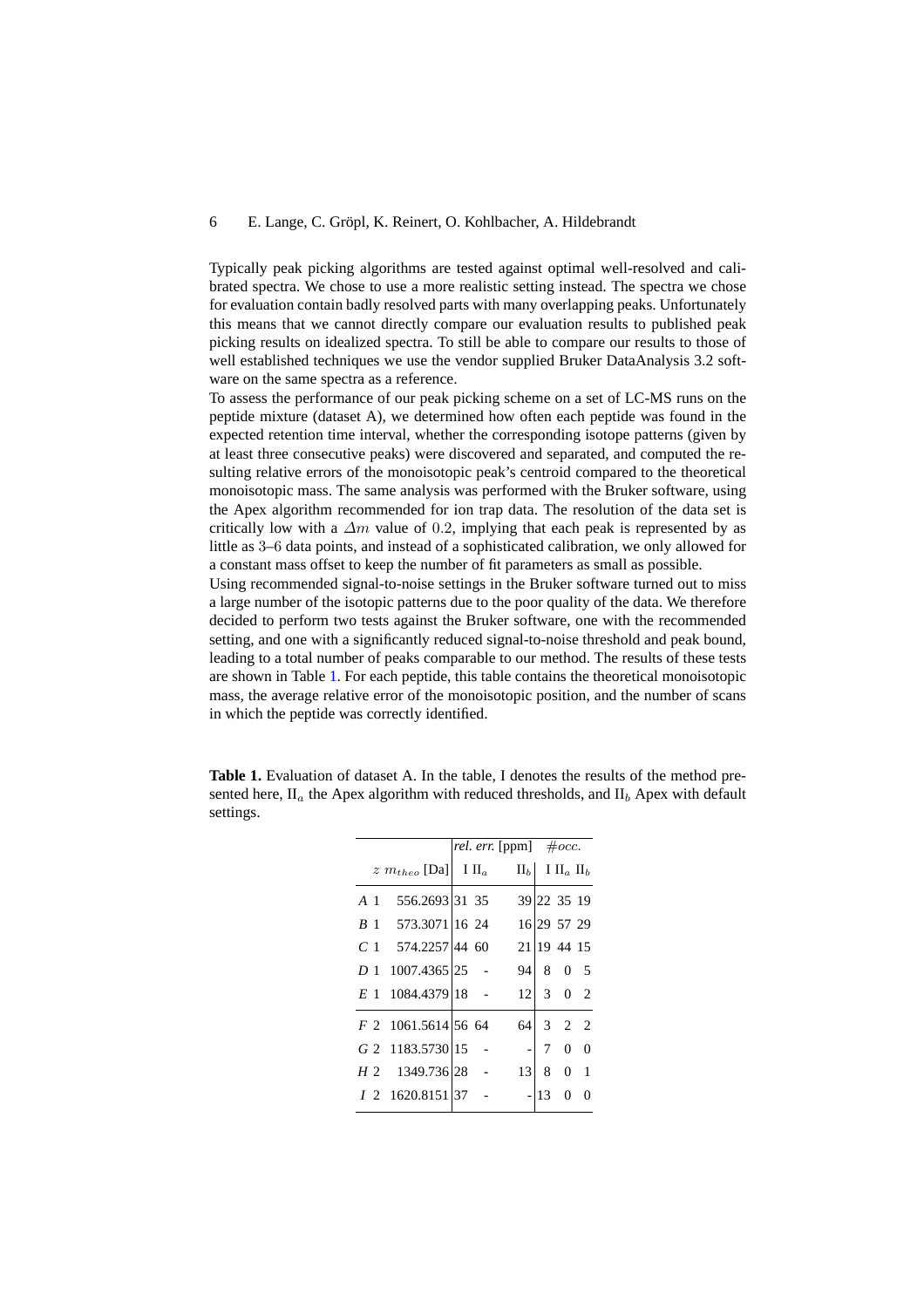Considering the resolution of the raw data, and the lack of sophisticated internal calibration, the mass accuracy that was obtained in these experiments is remarkable. Particularly important is the behaviour on highly convoluted charge two isotopic patterns: as can be seen from the number of correctly identified and separated patterns shown in Table [1,](#page-5-0) the algorithm presented in this work successfully deconvolutes significantly more of these patterns than the established approaches. The high quality of this separation typically obtained after the optimization stage of our algorithm is shown in Figure [3.](#page-6-0) In addition, it should be mentioned that the algorithm runs in real time. On the LC-MS spectra of about 100 Mb of data, the peak picking stage took several seconds on a typical recent PC, while the following optimization run lasted for about 1 to 5 minutes, depending on the number of iterations performed.

Of course, the applicability of the proposed scheme is not restricted to low-resolution data, nor to ESI data. To demonstrate this, we made a sanity check on a well-resolved, but difficult MALDI-MS spectrum of a tryptic digest of bovine serum albumin, data set B. This time we performed a Mascot[\[12\]](#page-8-4) peptide mass fingerprinting query with the peaks determined by our implementation and by the Bruker software. In both cases, the bovine serum albumine was identified with a very high significance, where the results obtained with the vendor software led to a sequence coverage of 44% and our peak picking scheme achieved between 52% and 67%, depending on the applied signal-tonoise threshold. It should be noted that for these results, no internal calibration was performed on the spectrum in order to prevent distortion of the results by possible overfitting due to the calibration procedure. Consequently, the resulting mass accuracy for the peptides identified by Mascot is low with about 95 ppm for Bruker and about 80 to 93 ppm for our method. A simple linear calibration using four monoisotopic masses turned out to reduce the mass error significantly to about 20 to 30 ppm for the same sequence coverages mentioned above.



<span id="page-6-0"></span>**Fig. 3.** Charge two isotopic pattern of LHRH Decapeptid in scan 592.247s (solid line: sum of the fitted asymmetric peak shapes, dashed line: linearly interpolated raw data, circles: peak centroids with corresponding peak heights (OpenMS), triangle: peak centroid with corresponding peak height (Bruker Apex)). The relative error of the centroids of the first four peaks as determined by our method are given by 21 ppm, 1.2 ppm, 35 ppm, and 16 ppm.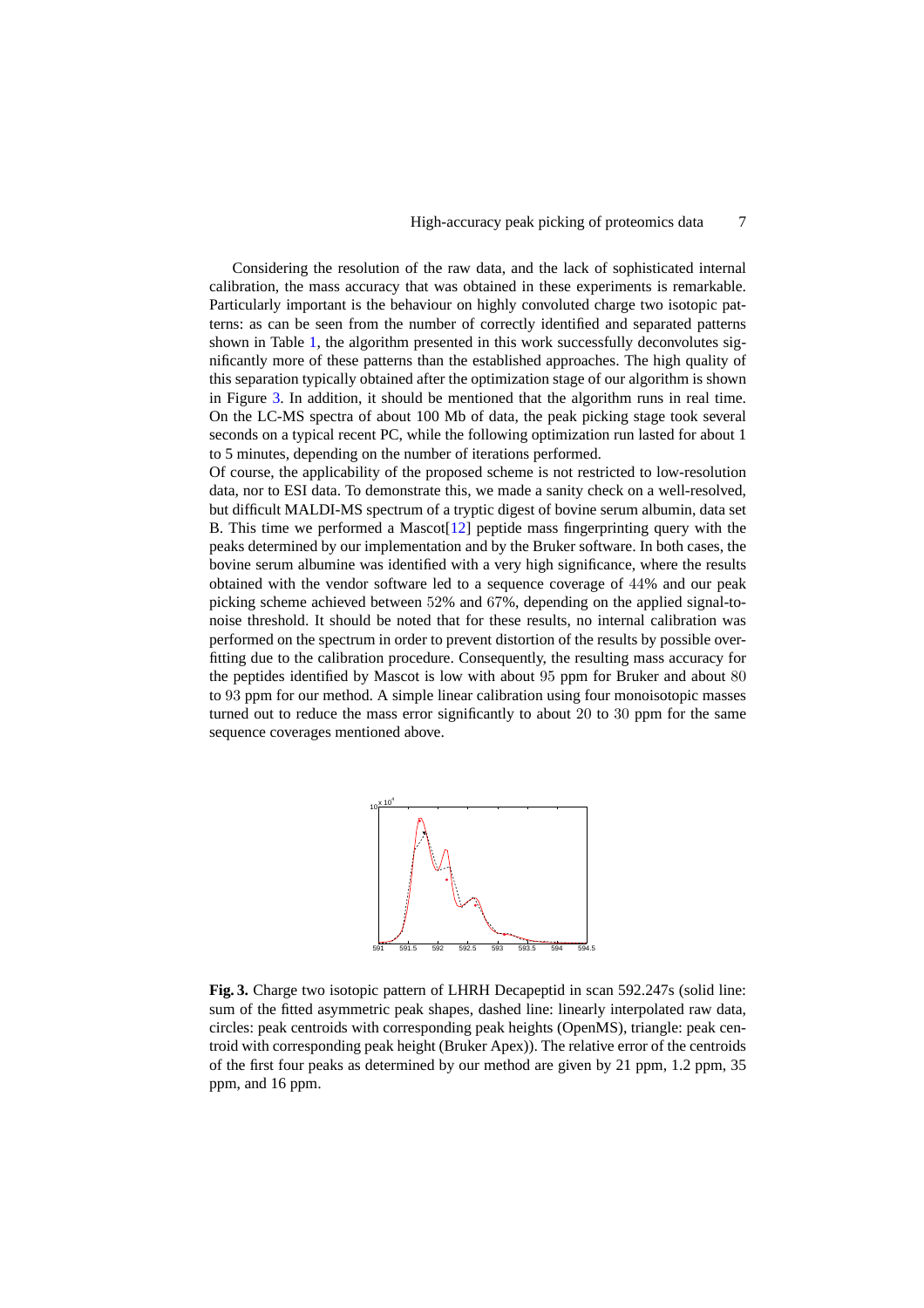### 8 E. Lange, C. Gröpl, K. Reinert, O. Kohlbacher, A. Hildebrandt

# <span id="page-7-7"></span>**4 Discussion**

We have presented a wavelet-based peak picking technique suited for the application to the different kinds of mass spectrometric data arising in computational proteomics. In contrast to many established approaches to this problem, the algorithm presented here has been particularly designed to work well even on data of low resolution with strongly overlapping peaks. This is especially apparent when deconvoluting for example charge two isotopic patterns with poor separation, as those arising in the LC-MS datasets discussed above. Here, the good performance of our algorithm can be attributed to two of its unique features: the ability to determine the end points of a peak even if it overlaps heavily with another one, which is due to the use of the Wavelet transform as discussed in Section [2,](#page-2-0) and the optional nonlinear optimization following the peak picking stage. Applied to a high-quality MALDI-TOF spectrum of a tryptic digest, our algorithm yields a high degree of sequence coverage when used as input for a Mascot fingerprinting query. In all applications, it compares very favorably with the algorithms supplied by the vendor of the mass spectrometers. A free open source implementation is available in the OpenMS C++ framework.

## **Acknowledgements**

We would like to thank Bruker Daltonics, Germany for providing access to the CDAL library for direct access to its raw data formats. In particular, we would like to thank Dr. Jens Decker for his support and helpful discussions. In addition we would like to thank Prof. Christian Huber, Saarland University, Saarbrücken for providing data set A, Dr. Johan Gobom, Max-Planck-Institute for Molecular Genetics, Berlin for providing data set B, and Michael Kerber who was involved in the implementation of an early version of the algorithm.

# <span id="page-7-0"></span>**References**

- 1. Breen, E., Hopwood, F., Williams, K., Wilkins, M.: Automated poisson peak harvesting for high throughput protein identification. Electrophoreses **21** (2000) 2243–2251
- <span id="page-7-1"></span>2. Yasui, Y., McLerran, D., Adam, B., Winget, M., Thornquist, M., Feng, Z.: An automated peak identification/calibration procedure for high-dimensional protein measures from mass spectrometers. Biomed. Biotechnol. (2003) 242–248
- <span id="page-7-2"></span>3. Strittmatter, E.F., Rodriguez, N., Smith, R.D.: High mass measurement accuracy determination for proteomics using multivariate regression fitting: Application to electrospray ionization time-of-flight mass spectrometry. Analytical Chemistry **75** (2003) 460–468
- <span id="page-7-3"></span>4. Kempka, M., Sjödahl, J., Roeraade, J.: Improved method for peak picking in matrix-assisted laser desorption/ionization time-of-flight mass spectrometry. Rapid Communications **18** (2004) 1208–1212
- <span id="page-7-4"></span>5. Tan, H., Brown, S.: Wavelet analysis applied to removing non-constant, varying spectroscopic background in multivariate calibration. Journal of Chemometrics **16** (2002) 228–240
- <span id="page-7-5"></span>6. Louis, A., Maass, D.: Wavelets: Theory and Applications. John Wiley & Sons (1997)
- <span id="page-7-6"></span>7. Kohlbacher, O., Reinert, K.: OpenMS – an open source framework for shotgun proteomics in c++. http://sourceforge.net/projects/open-ms (2005)